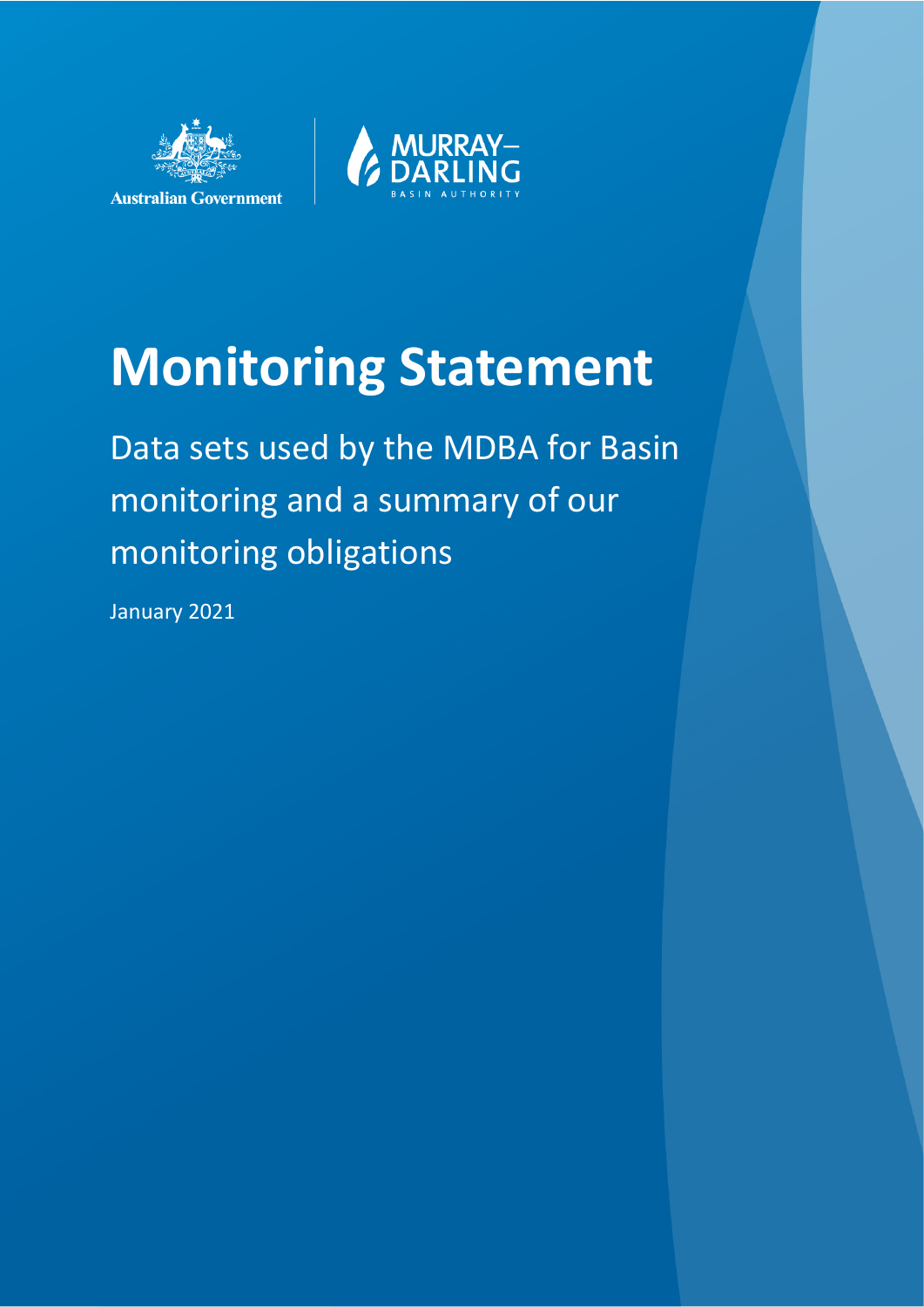Published by the Murray–Darling Basin Authority MDBA publication no: 03/21 ISBN (online): 978-1-922396-35-8



 **GPO Box 1801, Canberra ACT 2601 1800 230 067** [engagement@mdba.gov.au](mailto:engagement@mdba.gov.au) **w** [mdba.gov.au](http://www.mdba.gov.au/)



© Murray–Darling Basin Authority 2021

#### **Ownership of intellectual property rights**

With the exception of the Commonwealth Coat of Arms, the MDBA logo, trademarks and any exempt Œ photographs and graphics (these are identified), this publication is provided under a *Creative Commons Attribution 4.0* licence. [\(https://creativecommons.org/licenses/by/4.0\)](https://creativecommons.org/licenses/by/4.0)

The Australian Government acting through the Murray–Darling Basin Authority has exercised due care and skill in preparing and compiling the information and data in this publication. Notwithstanding, the Murray–Darling Basin Authority, its employees and advisers disclaim all liability, including liability for negligence and for any loss, damage, injury, expense or cost incurred by any person as a result of accessing, using or relying upon any of the information or data in this publication to the maximum extent permitted by law.

The Murray–Darling Basin Authority's preference is that you attribute this publication (and any Murray–Darling Basin Authority material sourced from it) using the following wording within your work:

#### **Cataloguing data**

Title: Monitoring Statement January 2021, Murray-Darling Basin Authority Canberra, 2021. CC BY 4.0

#### **Accessibility**

 $(cc)$ 

The Murray-Darling Basin Authority makes its documents and information available in accessible formats. On some occasions the highly technical nature of the document means that we cannot make some sections fully accessible. If you encounter accessibility problems or the document is in a format that you cannot access, please contact us.

#### **Acknowledgement of the Traditional Owners of the Murray–Darling Basin**

The Murray−Darling Basin Authority pays respect to the Traditional Owners and their Nations of the Murray−Darling Basin. We acknowledge their deep cultural, social, environmental, spiritual and economic connection to their lands and waters.

The guidance and support received from the Murray Lower Darling Rivers Indigenous Nations, the Northern Basin Aboriginal Nations and our many Traditional Owner friends and colleagues is very much valued and appreciated.

Aboriginal people should be aware that this publication may contain images, names or quotations of deceased persons.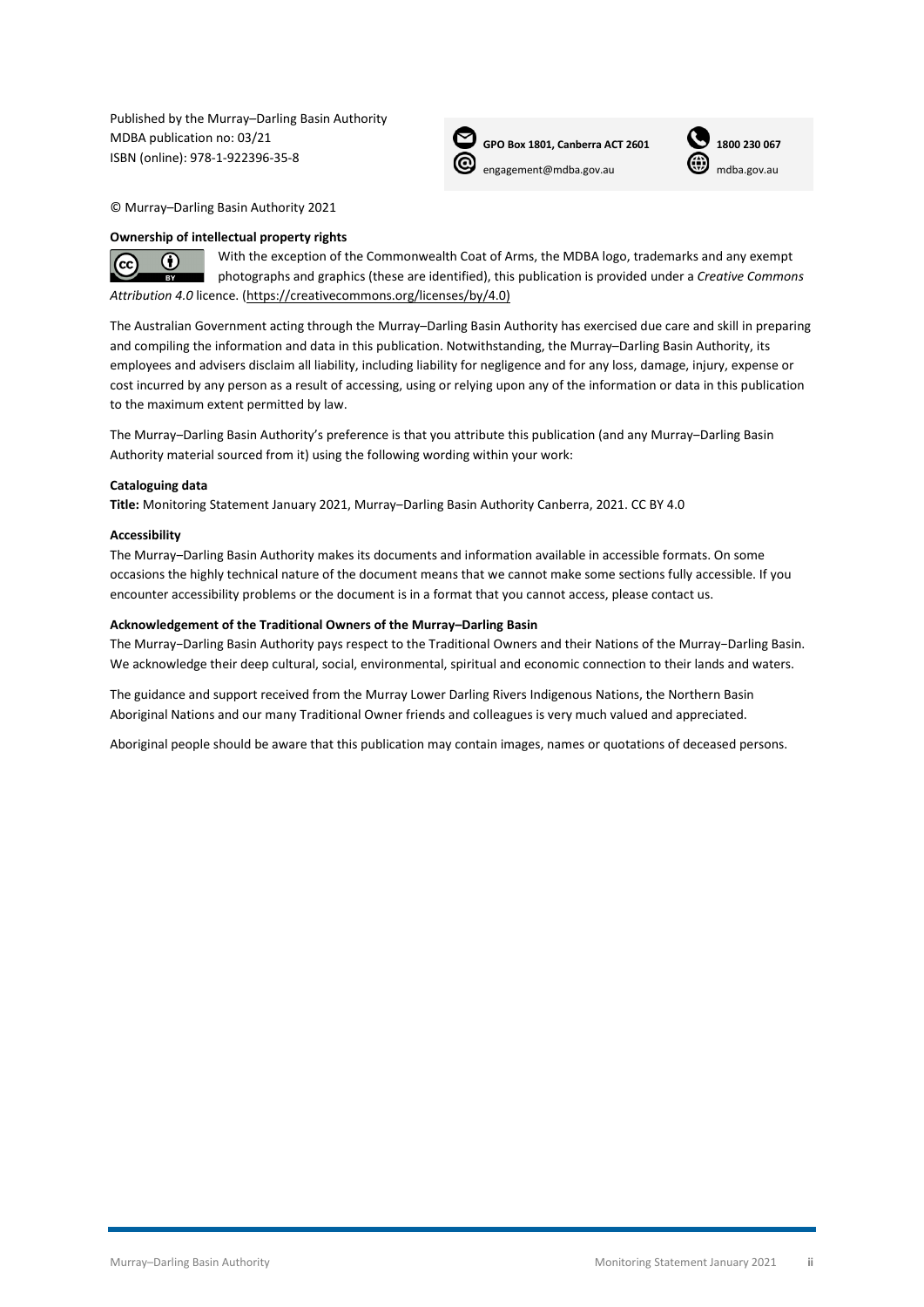## **Contents**

| Water Act: Non-discretionary administrative, reporting and publishing obligations7        |
|-------------------------------------------------------------------------------------------|
|                                                                                           |
| Basin Plan 2012: Non-discretionary administrative, reporting and publishing obligations 8 |
|                                                                                           |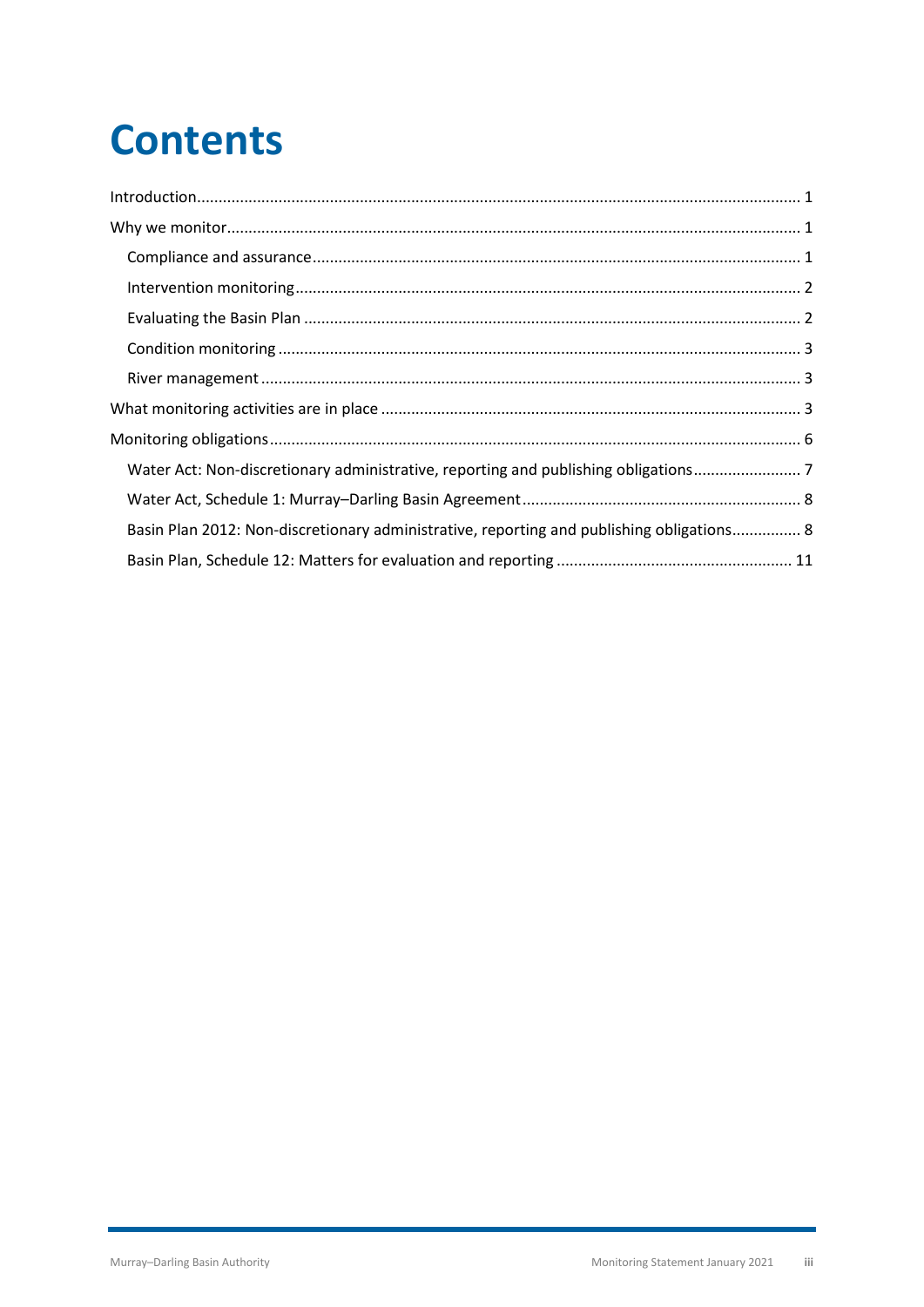## <span id="page-3-0"></span>**Introduction**

The MDBA uses a variety of data sets to meet our wide-ranging monitoring and reporting obligations and responsibilities, as set out in the *Water Act 2007* (Cwlth), the Basin Plan 2012, the Murray– Darling Basin Agreement (Schedule 1 of the Water Act) and other arrangements. The data used include those collected directly and those harnessed from existing sources, including partner organisations. As part of our broader Basin monitoring and reporting initiative, this document summarises the data sets we use and our monitoring obligations. We intend to update this document periodically, so it serves as a reliable reference for the triple bottom line monitoring of the Basin.

The Monitoring Statement provides a baseline for development of a Basin Monitoring Strategy, one of the key components of an integrated monitoring and reporting program. Development of a monitoring strategy will be complemented by development of a framework and work plan for the 2025 Basin Plan Evaluation, which itself will be informed by a review of th[e 2020 Basin Plan](https://www.mdba.gov.au/2020-basin-plan-evaluation)  [Evaluation.](https://www.mdba.gov.au/2020-basin-plan-evaluation) We are also rolling out a Basin condition monitoring project as part of the Australian Government's Murray–Darling [Basin Communities Investment Package.](https://www.agriculture.gov.au/water/mdb/water-investment-package) The monitoring being conducted by our partners in the Basin, including the Basin governments, water holders, researchers and industry bodies, also plays an important role. Taking a holistic look at these components will help identify gaps and prioritise future work, thereby maximising the value of monitoring investment across the Murray–Darling Basin.

## <span id="page-3-1"></span>**Why we monitor**

Monitoring is the means by which we obtain the data and information needed to assess the effectiveness and impact of policy initiatives designed to manage the Basin resources appropriately. As such, monitoring may reveal not only the intended effects of management activities but also potential unintended consequences. Monitoring is integral to supporting adaptive management of the Basin's water resources.

Evaluation logically follows from monitoring and is aimed at systematically tracking implementation outcomes and assessing the overall effectiveness of a given policy setting. The next step, reporting, forms part of our commitment to openness, accountability and good governance.

The MDBA monitors for the following five overarching purposes:

- assure compliance
- adapt interventions intervention monitoring
- evaluate the Basin Plan
- monitor the condition of the Basin
- assist river management.

#### <span id="page-3-2"></span>Compliance and assurance

Consistent with the Water Act and the Basin Plan, compliance and assurance functions are carried out by the MDBA (currently) and partner governments under the statutory sustainable diversion limit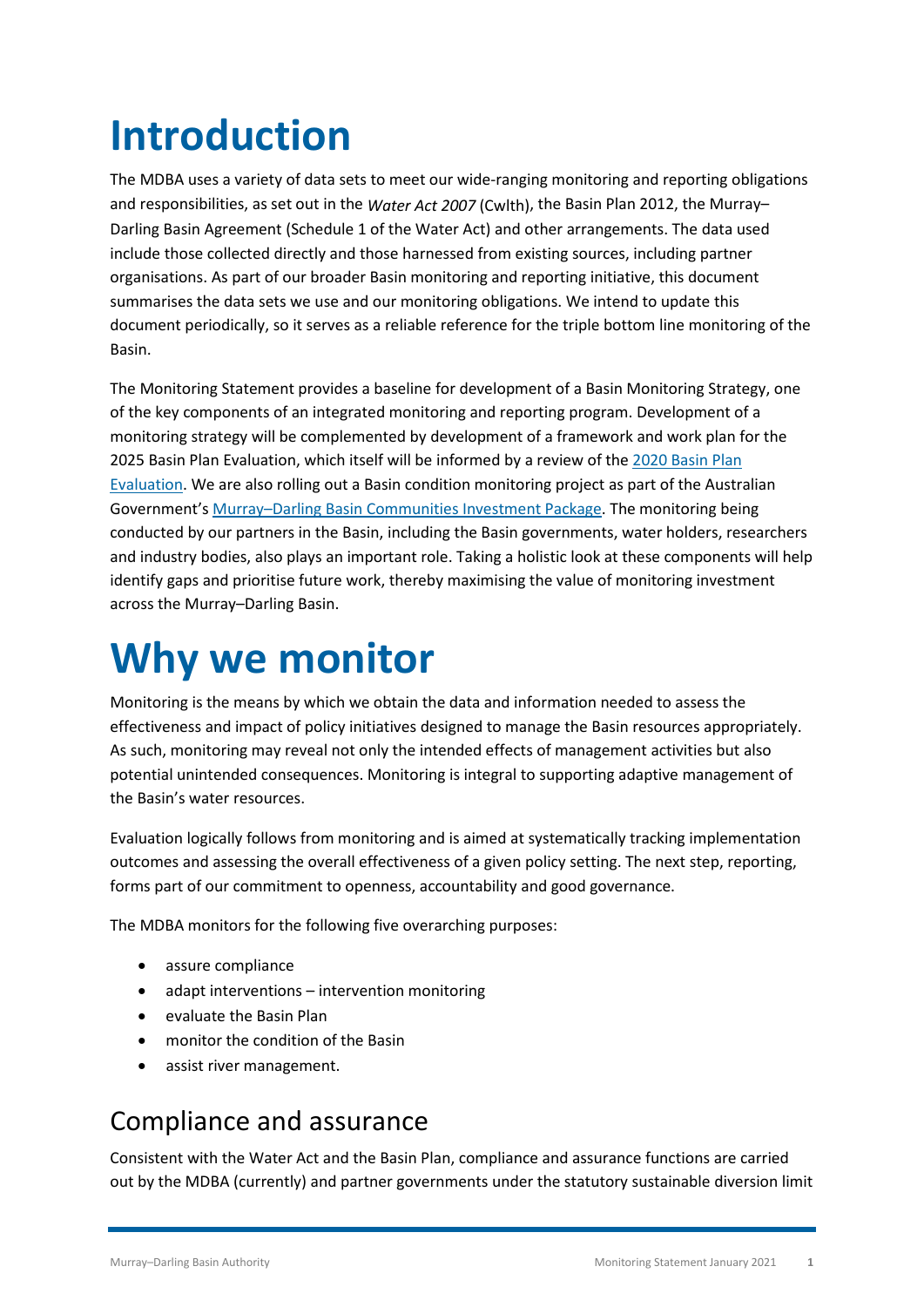reporting and compliance framework and the compliance compact. The need for compliance-related data will continue regardless of the transfer in mid-2021 of a suite of compliance and assurance functions to a statutory Inspector-General of Water Compliance, based within the Department of Agriculture, Water and the Environment (DAWE). Compliance monitoring projects are developed as required by the partner governments under this program. Further information can be found on the MDBA website at:

- [Sustainable diversion limits](https://www.mdba.gov.au/basin-plan-roll-out/sustainable-diversion-limits)
- [Compliance priorities](https://www.mdba.gov.au/basin-plan/compliance-enforcement/compliance-priorities)
- [MDBA Compliance and Enforcement Policy](https://www.mdba.gov.au/sites/default/files/pubs/MDBA%20Compliance%20and%20Enforcement%20Policy%202018-2021_0.pdf)
- [Compliance monitoring using remote sensing](https://www.mdba.gov.au/sites/default/files/pubs/Compliance-monitoring-using-remote-sensing.pdf)

In addition, the MDBA plays an assurance role for progress against Chapter 7–Adjustment of SDLs of the Basin Plan. The MDBA publishes [annual progress reports on adjusting sustainable diversion limits.](https://www.mdba.gov.au/publications/mdba-reports/adjusting-sustainable-diversion-limits-annual-progress-report)

#### <span id="page-4-0"></span>Intervention monitoring

Intervention monitoring is used when delivering water for the environment and in salinity management. These interventions depend on specific monitoring programs to inform their adaptive management. For example, as an agent of our partner governments, the MDBA has a delivery role for The Living Murray (TLM) water for the environment. The MDBA coordinates [intervention](https://www.mdba.gov.au/issues-murray-darling-basin/water-for-environment/delivering-water-environment)  [monitoring at TLM](https://www.mdba.gov.au/issues-murray-darling-basin/water-for-environment/delivering-water-environment) icon sites, while implementing this monitoring is the responsibility of the Basin state governments and most work is undertaken by them. The knowledge gained from the intervention monitoring is then used by the [Southern Connected Basin Environmental Water](https://www.mdba.gov.au/publications/mdba-reports/southern-connected-basin-environmental-watering-committee-annual-reports)  [Committee](https://www.mdba.gov.au/publications/mdba-reports/southern-connected-basin-environmental-watering-committee-annual-reports) when planning subsequent deliveries.

Another example of intervention monitoring is for the operation of salt intercepting schemes, which are used to manage [salinity in the River Murray.](https://www.mdba.gov.au/issues-murray-darling-basin/salinity) The schemes can be ramped up or down depending on need, and such decisions are based on monitoring of salinity, flow and rainfall.

### <span id="page-4-1"></span>Evaluating the Basin Plan

The MDBA is responsible for evaluating the Basin Plan periodically. To do this, evidence is drawn from many programs to assess whether we have met the objectives and expected outcomes outlined in the Basin Plan and related documents like the [Basin-wide Environmental Watering Strategy.](https://www.mdba.gov.au/publications/mdba-reports/basin-wide-environmental-watering-strategy) We undertake our own monitoring and draw data and information from our partners, including the Basin state governments, the Bureau of Meteorology (BoM), Australian Bureau of Statistics (ABS), Australian Bureau of Agricultural and Resource Economics and Sciences (ABARES), and Geoscience Australia (GA). Under the Basin Plan the MDBA is to lead Basin-scale monitoring. The Basin state governments are responsible for reporting within their jurisdiction and sites (assets). Environmental water holders are to monitor the contribution of environmental water to the Basin Plan objectives but also monitor for their own adaptive management purposes.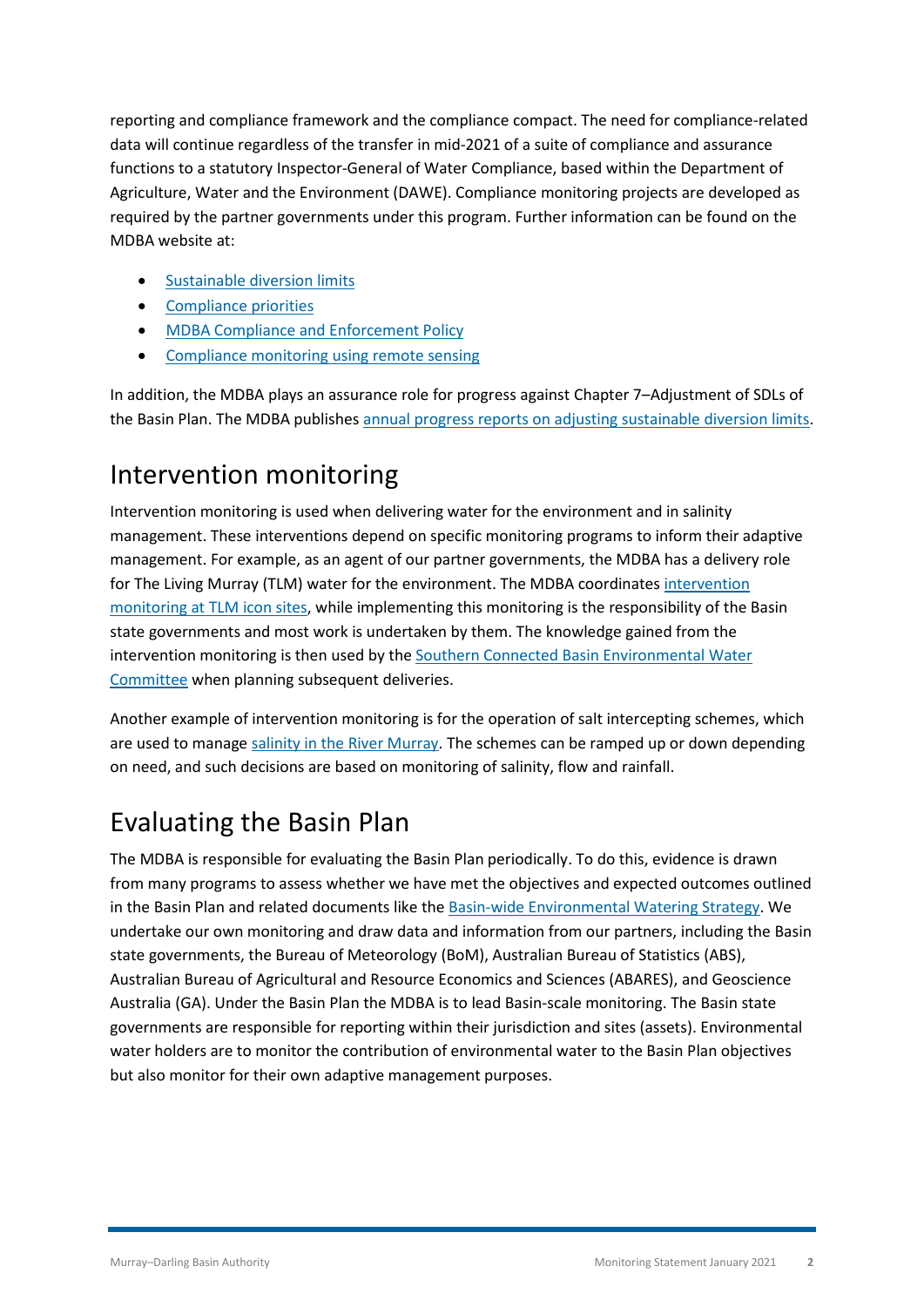### <span id="page-5-0"></span>Condition monitoring

There are many drivers other than water management on the social, economic and environmental conditions of the Basin and sometimes we or our partner agencies monitor these other drivers. The climate is one of the most important drivers on Basin conditions, and we work closely with the BoM to develop products suited to our Basin-wide monitoring role and to be briefed regularly by Bureau staff on climate conditions and outlooks. Similarly, we seek to understand the long-term Basin-wide patterns of water flow, demographics, economic activity, ecosystems, the landscape and more to provide information and context to our decision making.

#### <span id="page-5-1"></span>River management

The MDBA and other river operators require a range of critical data and information to be able to successfully deliver and manage water supply. The data and information required include:

- weather forecasts and how predicted weather scenarios might impact the amount of water available and the amount of water in the river
- demands of the many different water users and their locations along the river; how much water is needed to deliver water downstream
- how long it will take for the water to reach a specific section of the river
- whether there are any constraints that might impact the flow.

Through a well-established process, these data sets are used to calculate how much water is available and to run computer models to help understand how different conditions and water management decisions would affect the river system.

## <span id="page-5-2"></span>**What monitoring activities are in place**

There are hundreds of water management activities and other projects occurring across the Basin, but they draw on a relatively small number of raw data sets. The raw data sets that underpin the MDBA's monitoring programs are listed in [Table 1.](#page-6-0) There is often considerable work done by MDBA staff to manage, analyse and model the data so it can be transformed into knowledge used in compliance, evaluation and testing policy alternatives.

At its core, the strategic value of monitoring is derived from being fit for purpose that enables the MDBA to fulfill its obligations and responsibilities set out in legislative instruments and other agreements. The strategic value should be periodically tested and enhanced in the broader context of monitoring activities by Basin jurisdictions and alignment with an overall monitoring strategy. This would help maximise benefits for the Basin as a whole and for all jurisdictions and eliminate any duplication or waste.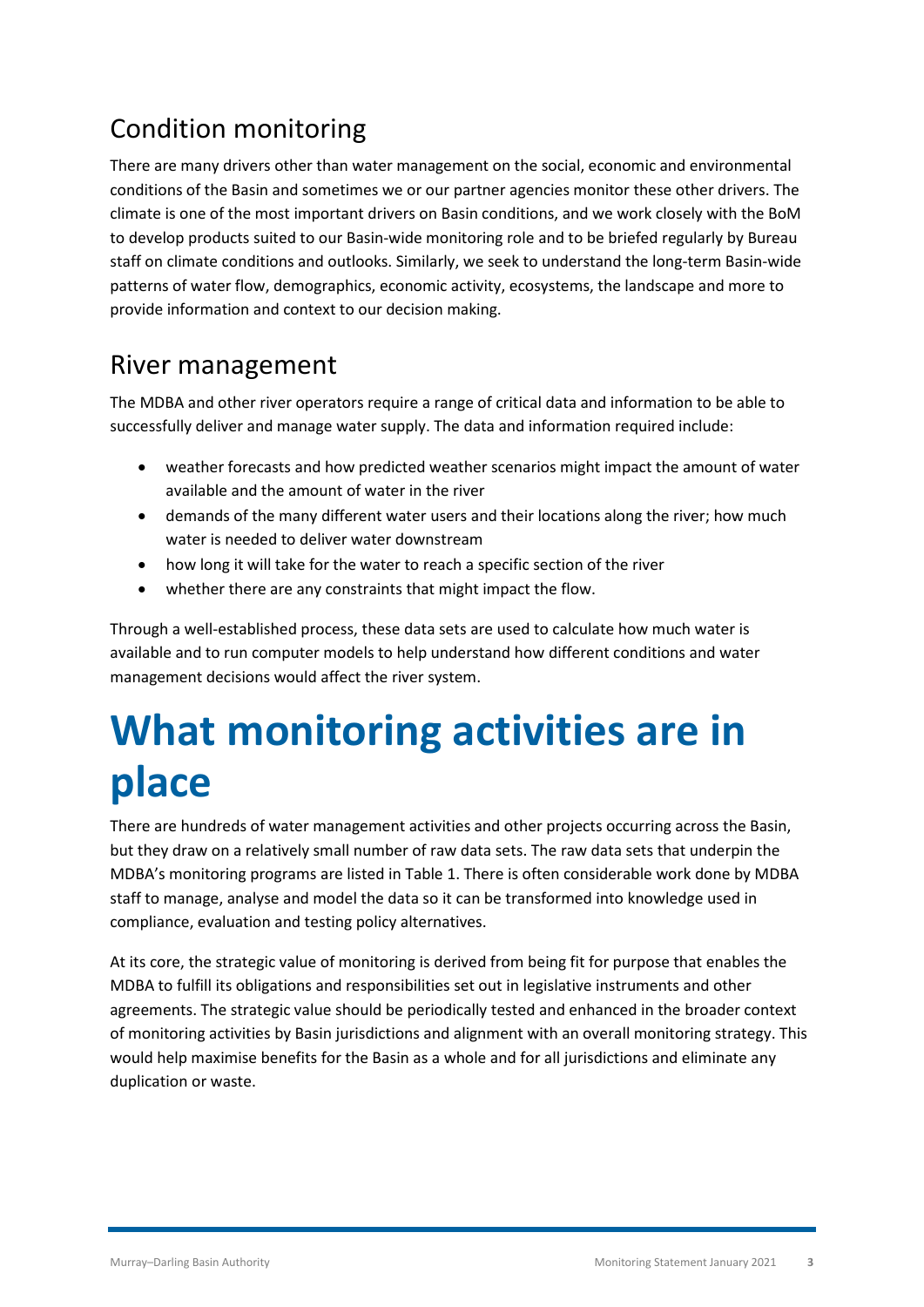<span id="page-6-0"></span>Table 1. Raw data sets which underpin the MDBA's monitoring programs

| <b>Core monitoring data</b>                                             | Who collects the data                                                                                  | <b>Where/how MDBA accesses the data</b>                                                                                                                                                                                         |  |
|-------------------------------------------------------------------------|--------------------------------------------------------------------------------------------------------|---------------------------------------------------------------------------------------------------------------------------------------------------------------------------------------------------------------------------------|--|
| Rainfall                                                                | <b>BoM</b>                                                                                             | Data received from the controlling state<br>providers and operating agencies<br>responsible for the sites.<br><b>BoM Australian Water Resources</b><br>Information System (AWRIS) online is a<br>backup source.                 |  |
| <b>River flow</b>                                                       | <b>States (MDBA for Murray</b><br>hydrometric network)                                                 | Data received from the controlling state<br>providers and operating agencies<br>responsible for the sites.<br>BoM AWRIS online is a backup source.                                                                              |  |
| <b>Flow and rainfall</b><br>outlooks                                    | <b>BoM</b>                                                                                             | BoM website and briefings                                                                                                                                                                                                       |  |
| <b>Storage levels</b>                                                   | <b>States (MDBA for Murray)</b>                                                                        | Data received from the controlling state<br>providers and operating agencies<br>responsible for the sites.<br>BoM AWRIS online is a backup source.                                                                              |  |
| <b>Groundwater levels</b>                                               | <b>States</b>                                                                                          | For MDBA-funded sites, data is received<br>direct from the controlling state<br>providers or operating agency looking<br>after those sites.<br>BoM AWRIS online is a backup source.                                             |  |
| <b>Water trade</b>                                                      | States (registers)                                                                                     | BoM water data dashboard                                                                                                                                                                                                        |  |
| <b>Held environmental</b><br>water entitlements,<br>allocations and use | States, Commonwealth<br><b>Environmental Water Office</b><br>(CEWO) and the MDBA (on<br>behalf of TLM) | Schedule 12, Matter 9 reporting.<br>Provided annually to the MDBA as part<br>of the s71 Water Act reporting.                                                                                                                    |  |
| <b>Water for the</b><br>environment outcomes                            | CEWO, State water holders                                                                              | Data received from the relevant water<br>holder                                                                                                                                                                                 |  |
| TLM water for the<br>environment outcomes                               | States as part of the Joint<br><b>Venture Living Murray</b><br>Initiative                              | Scientific reports available on MDBA<br>website and associated data sets<br>vaulted in MDBA database and stored in<br>Content Manager.<br>Annual site condition report cards on<br>the MDBA website.<br>State partner agencies. |  |
| <b>Salinity</b>                                                         | <b>States</b>                                                                                          | State government data portals and<br>MDBA database (currently Hydstra)                                                                                                                                                          |  |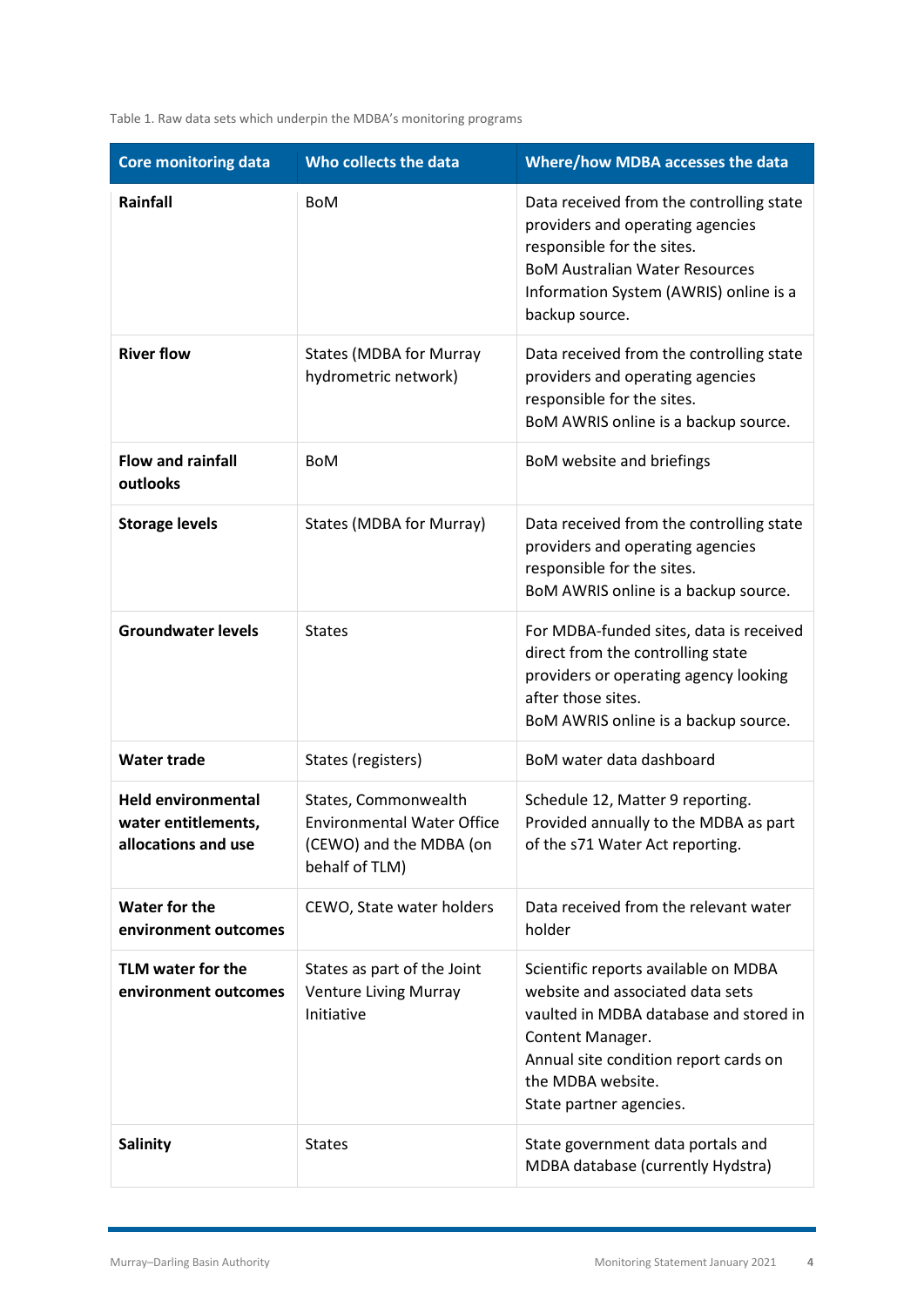| <b>Core monitoring data</b>                                                                   | Who collects the data                                                                                                                                                                                                                  | <b>Where/how MDBA accesses the data</b>                                                                                                                                                          |  |
|-----------------------------------------------------------------------------------------------|----------------------------------------------------------------------------------------------------------------------------------------------------------------------------------------------------------------------------------------|--------------------------------------------------------------------------------------------------------------------------------------------------------------------------------------------------|--|
| Phytoplankton<br>(including blue-green<br>algae)                                              | States collect phytoplankton<br>and blue-green algae data                                                                                                                                                                              | For mapping purposes, information<br>relating to blue-green algae alerts<br>produced by the States.<br><b>Emailed data for River Murray</b><br>phytoplankton.                                    |  |
| <b>Fish movement</b>                                                                          | States as part of the Sea to<br>Hume PIT tag program, the<br>JVM&E acoustic tag program<br>and ad hoc projects                                                                                                                         | FishNet database (PIT and acoustic<br>tagged data - maintained by KarlTek)                                                                                                                       |  |
| <b>Fish populations</b>                                                                       | States, through the MDBA<br>funded fish survey                                                                                                                                                                                         | Emailed data (then compiled into the<br>Sustainable Rivers Audit / Murray-<br>Darling Basin Fish Survey database)                                                                                |  |
| <b>Water bird populations</b><br>- survey of wetlands<br>located in latitudinal<br>bands      | University of NSW (UNSW)<br>Eastern Australian Aerial<br><b>Waterbird Survey (State</b><br>funded)                                                                                                                                     | Emailed data and UNSW online water<br>bird data portal                                                                                                                                           |  |
| <b>Water bird populations</b><br>- survey targeting<br>specific wetlands                      | <b>UNSW Murray-Darling Basin</b><br>aerial water bird survey<br>(MDBA funded); University<br>of South Australia Coorong<br>and Lower Lakes water bird<br>(including migratory<br>shorebirds) surveys (co-<br>funded with TLM and MDBA) | Emailed data and UNSW online water<br>bird data portal                                                                                                                                           |  |
| <b>Vegetation extent and</b><br>clearing                                                      | State governments, through<br>land clearing monitoring and<br>evaluation programs                                                                                                                                                      | State government vegetation data<br>portals, National Vegetation<br><b>Information System</b>                                                                                                    |  |
| <b>Woody vegetation</b><br>condition using Stand<br><b>Condition Assessment</b><br>(SCA) tool | MDBA through Landsat-<br>based stand condition<br>assessment tool                                                                                                                                                                      | <b>MDBA</b>                                                                                                                                                                                      |  |
| <b>Basin-wide satellite</b><br>imagery                                                        | MDBA via GA, includes all<br>33 years of Landsat 30x30m<br>imagery and all 4 years of<br>Sentinel 10x10m imagery<br>updated daily (MDBSat)                                                                                             | European Space Agency and US<br>Geological Survey data held at the<br>ANU's National Computational<br>Infrastructure, managed by GA. Google<br>Earth Engine and GA Sandbox for<br>backup access. |  |
| <b>Catchment and</b><br>landscape condition                                                   | ANU Centre for Water and<br>Landscape Dynamics                                                                                                                                                                                         | ANU Australia's Environment data<br>portal                                                                                                                                                       |  |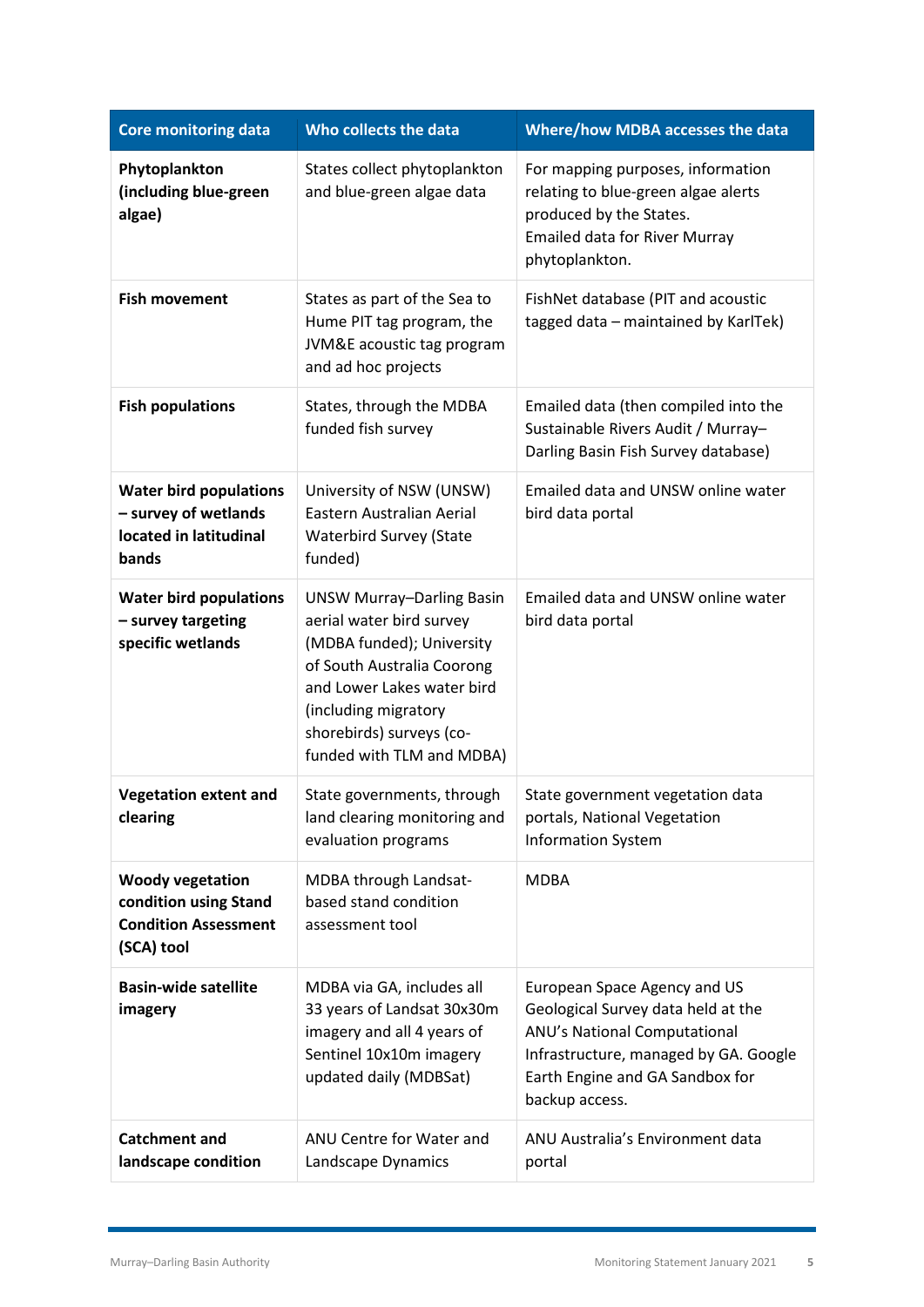| <b>Core monitoring data</b>                 | Who collects the data                                | <b>Where/how MDBA accesses the data</b> |
|---------------------------------------------|------------------------------------------------------|-----------------------------------------|
| <b>Ecosystem valuation</b>                  | DAWE Land and Ecosystem<br><b>Accounting Project</b> | Emailed data                            |
| Demographic and<br>employment               | ABS.                                                 | ABS data lab                            |
| <b>Agricultural production</b><br>and value | <b>ABARES</b>                                        | Data request to ABARES                  |
| Other social and<br>economic Census data    | ABS census                                           | ABS data lab                            |
| Wellbeing                                   | University of Canberra<br>regional wellbeing survey  | Emailed data                            |

## <span id="page-8-0"></span>**Monitoring obligations**

The MDBA's monitoring-related obligations and responsibilities are specified in the Water Act, the Basin Plan and the Murray–Darling Basin Agreement. The monitoring obligations fall into three categories:

- 1. Legislated and specified (e.g. annual salinity reporting)
- 2. Legislated but unspecified (e.g. section 172 monitoring of water-dependent ecosystems)
- 3. Obligation that will require monitoring but little or no guidance is provided (e.g. evaluations of the Basin Plan indicated in the Water Act).

The MDBA has a total of 72 monitoring-related obligations and responsibilities [\(Table 2\)](#page-8-1), of which a concise, high level, plain English summary is provided in the following sections.

<span id="page-8-1"></span>Table 2. Summary count of the MDBA's monitoring-related obligations and responsiblities under the Water Act, Murray– Darling Basin Agreement and Basin Plan.

| <b>Type of obligation</b> | <b>Water Act</b> | <b>Murray-Darling</b><br><b>Basin Agreement</b> | <b>Basin Plan</b> | <b>Total</b>   |
|---------------------------|------------------|-------------------------------------------------|-------------------|----------------|
| <b>Administrative</b>     | $\overline{2}$   | 5                                               | 22                | 29             |
| <b>Annual reporting</b>   | 3                | 5                                               | 4                 | 12             |
| 5-yearly reporting        | $\overline{2}$   | 0                                               | 3                 | 5              |
| 10-yearly reporting       | $\mathbf{1}$     | 0                                               | $\mathbf{1}$      | $\overline{2}$ |
| <b>One-off reporting</b>  | $\mathbf{1}$     | 1                                               | $\overline{2}$    | 4              |
| <b>Publishing</b>         | $\overline{2}$   | 0                                               | 18                | 20             |
| <b>Total</b>              | 11               | 11                                              | 50                | 72             |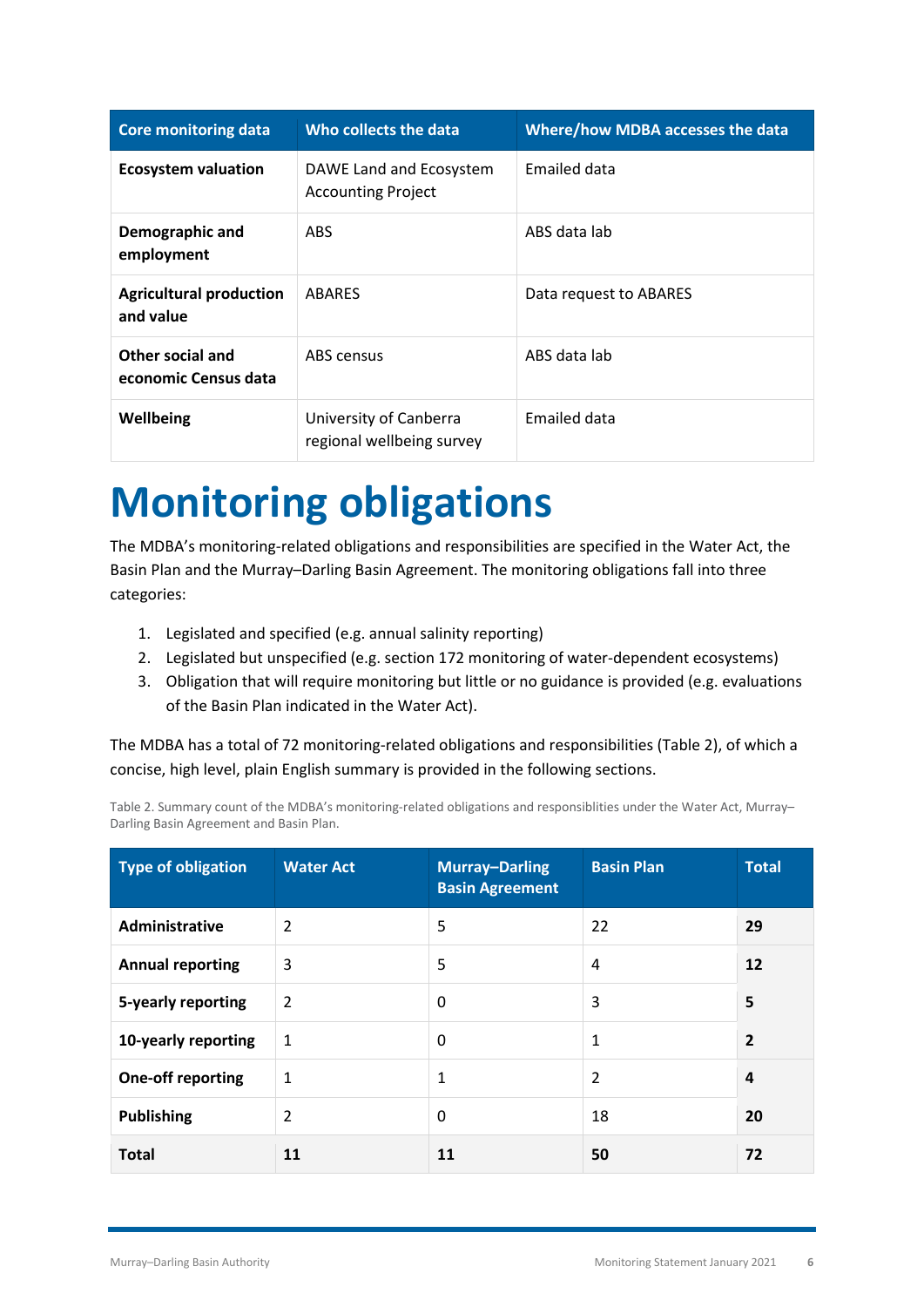### <span id="page-9-0"></span>Water Act: Non-discretionary administrative, reporting and publishing obligations

| <b>Type of obligation</b>                          | <b>Obligation</b>                                                                                                                                                                                                                                                                                                                                                                                                                                                            | <b>Cross-link with</b><br><b>Basin Plan</b> |  |  |  |  |
|----------------------------------------------------|------------------------------------------------------------------------------------------------------------------------------------------------------------------------------------------------------------------------------------------------------------------------------------------------------------------------------------------------------------------------------------------------------------------------------------------------------------------------------|---------------------------------------------|--|--|--|--|
| <b>Part 2: Management of Basin water resources</b> |                                                                                                                                                                                                                                                                                                                                                                                                                                                                              |                                             |  |  |  |  |
| Administrative                                     | Monitoring and evaluation program for the Basin<br>Plan [ongoing]<br>Annual financial year auditing and account held<br>$\bullet$<br>environmental water                                                                                                                                                                                                                                                                                                                     | s13.01-s13.07<br>Schedule 12,<br>Matter 9   |  |  |  |  |
| <b>Annual reporting</b>                            | Annual (water year) analysis of Basin Plan<br>effectiveness                                                                                                                                                                                                                                                                                                                                                                                                                  | s13.05(1)(a)                                |  |  |  |  |
| 5-yearly reporting                                 | 5-year review of water quality and salinity<br>$\bullet$<br>management plan targets<br>5-year review of environmental watering plan                                                                                                                                                                                                                                                                                                                                          | s13.08<br>s13.09                            |  |  |  |  |
| 10-yearly reporting                                | 10-year review of the Basin Plan<br>$\bullet$                                                                                                                                                                                                                                                                                                                                                                                                                                | s13.05(1)(c)                                |  |  |  |  |
| <b>One-off reporting</b>                           | 2020 advice to the Murray-Darling Basin Ministerial<br>$\bullet$<br>Council on the impacts of the Basin Plan                                                                                                                                                                                                                                                                                                                                                                 | s13.05(1)(b)                                |  |  |  |  |
| <b>Publishing</b>                                  | Publish 2020 advice to the Murray-Darling Basin<br>٠<br>Ministerial Council on the impacts of the Basin Plan<br>Publish 10-year review of Basin Plan<br>$\bullet$                                                                                                                                                                                                                                                                                                            | S13.18                                      |  |  |  |  |
|                                                    | Part 9: Murray-Darling Basin Authority (administrative provisions)                                                                                                                                                                                                                                                                                                                                                                                                           |                                             |  |  |  |  |
| <b>Annual reporting</b>                            | Annual Report, which must include Ministerial<br>$\bullet$<br>directions and reporting requirements under the<br>Murray-Darling Basin Agreement<br>Under the Water (Indigenous Values and Uses)<br>$\bullet$<br>Direction 2018, the MDBA to:<br>$\circ$ Report publicly each year on how, when planning<br>for environmental watering, the holders of held<br>environmental water have considered Indigenous<br>values and Indigenous uses and involved<br>Indigenous people |                                             |  |  |  |  |
|                                                    | $\circ$ Publish the report on its website within six months<br>after the end of the water accounting period                                                                                                                                                                                                                                                                                                                                                                  |                                             |  |  |  |  |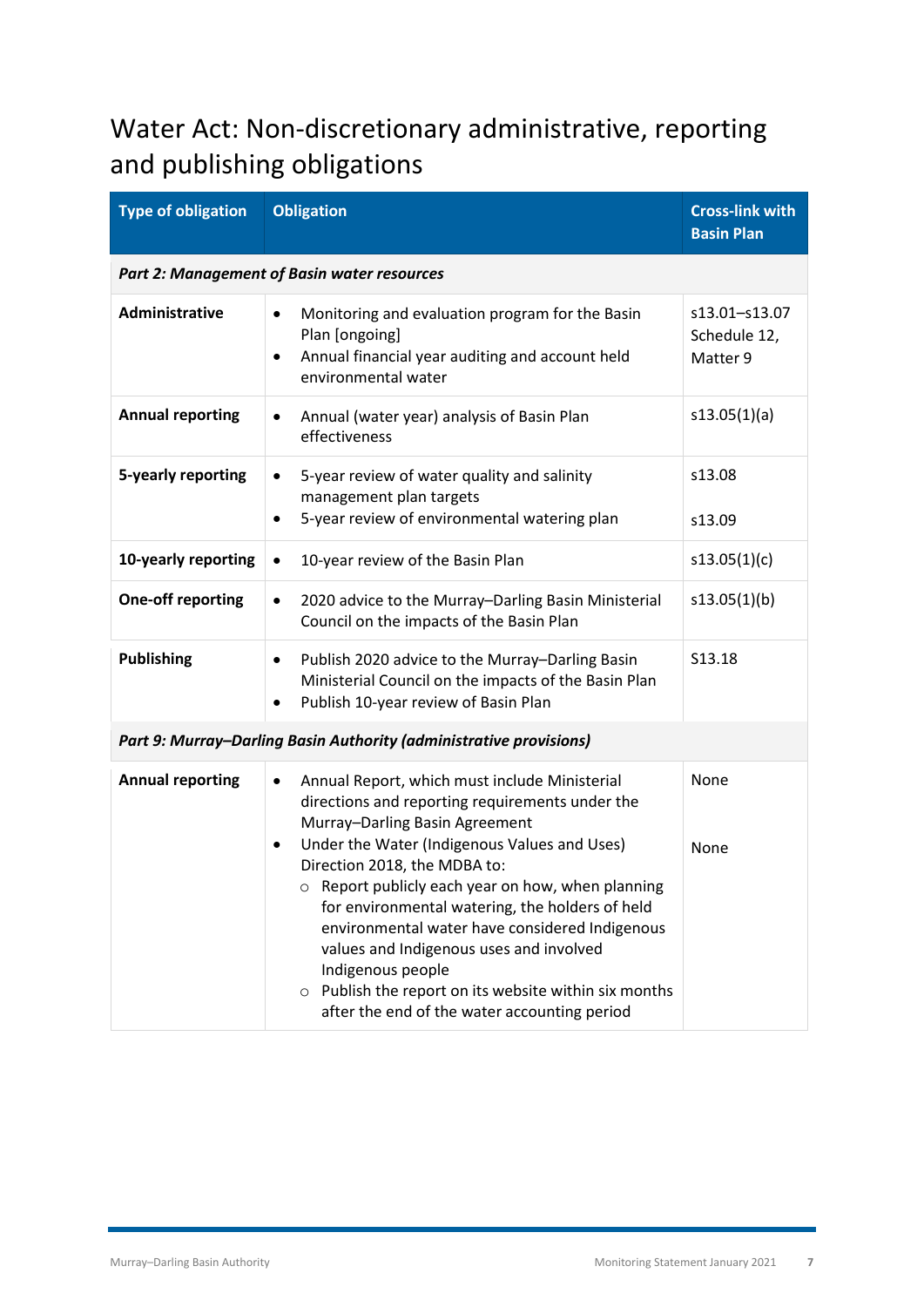#### <span id="page-10-0"></span>Water Act, Schedule 1: Murray–Darling Basin Agreement

The significant administrative and reporting obligations for the MDBA arising out of the Murray– Darling Basin Agreement are captured in the table below. Note that it does not include the general river management operations and water accounting activities arising out of the Agreement.

| <b>Type of obligation</b> | <b>Obligation</b>                                                                                                                                                                                                                                                                                                                                                                                                                                                                                                                             |
|---------------------------|-----------------------------------------------------------------------------------------------------------------------------------------------------------------------------------------------------------------------------------------------------------------------------------------------------------------------------------------------------------------------------------------------------------------------------------------------------------------------------------------------------------------------------------------------|
| Administrative            | Prepare annual reporting period corporate plan and submit to Basin<br>٠<br>Officials Committee and Murray–Darling Basin Ministerial Council<br>Prepare annual reporting period work plan and submit to Basin<br>$\bullet$<br>Officials Committee and Murray–Darling Basin Ministerial Council<br>Implement the current salinity strategy<br>$\bullet$<br>Recording flow, diversions, stored water and water quality of River<br>$\bullet$<br>Murray and tributaries<br>Determine by May of each calendar year Critical Human Water Needs<br>٠ |
| <b>Annual reporting</b>   | Calendar year reporting to contracting States on water management<br>$\bullet$<br>Water year reporting on contracting State compliance with Cap<br>$\bullet$<br>Water year reporting on environmental outcomes of River Murray<br>$\bullet$<br><b>Increased Flows</b><br>Annual review of Asset Management Plan<br>$\bullet$<br>Annual and forward financial estimates<br>$\bullet$                                                                                                                                                           |
| <b>One-off reporting</b>  | Review of interstate transfers 2 years after water trading rules come<br>$\bullet$<br>into effect                                                                                                                                                                                                                                                                                                                                                                                                                                             |

### <span id="page-10-1"></span>Basin Plan 2012: Non-discretionary administrative, reporting and publishing obligations

| Type of obligation                                                                                                       | <b>Obligation</b>                                                                     |  |  |  |
|--------------------------------------------------------------------------------------------------------------------------|---------------------------------------------------------------------------------------|--|--|--|
| <b>Chapter 1: Introduction</b><br>Establishes the parameters and workings, agreements and obligations, of the Basin Plan |                                                                                       |  |  |  |
| <b>Publishing</b>                                                                                                        | Jurisdictional implementation agreements with the States<br>$\bullet$                 |  |  |  |
| <b>Chapter 3: Water Resource Plan Areas and Water Accounting Periods</b>                                                 |                                                                                       |  |  |  |
| <b>Publishing</b>                                                                                                        | Map which identifies water resource areas<br>$\bullet$                                |  |  |  |
| Chapter 6: Water that can be taken                                                                                       |                                                                                       |  |  |  |
| <b>Administrative</b>                                                                                                    | Maintain a register of take<br>$\bullet$                                              |  |  |  |
| <b>Publishing</b>                                                                                                        | Map that identifies surface water SDL resource units<br>$\bullet$<br>Register of take |  |  |  |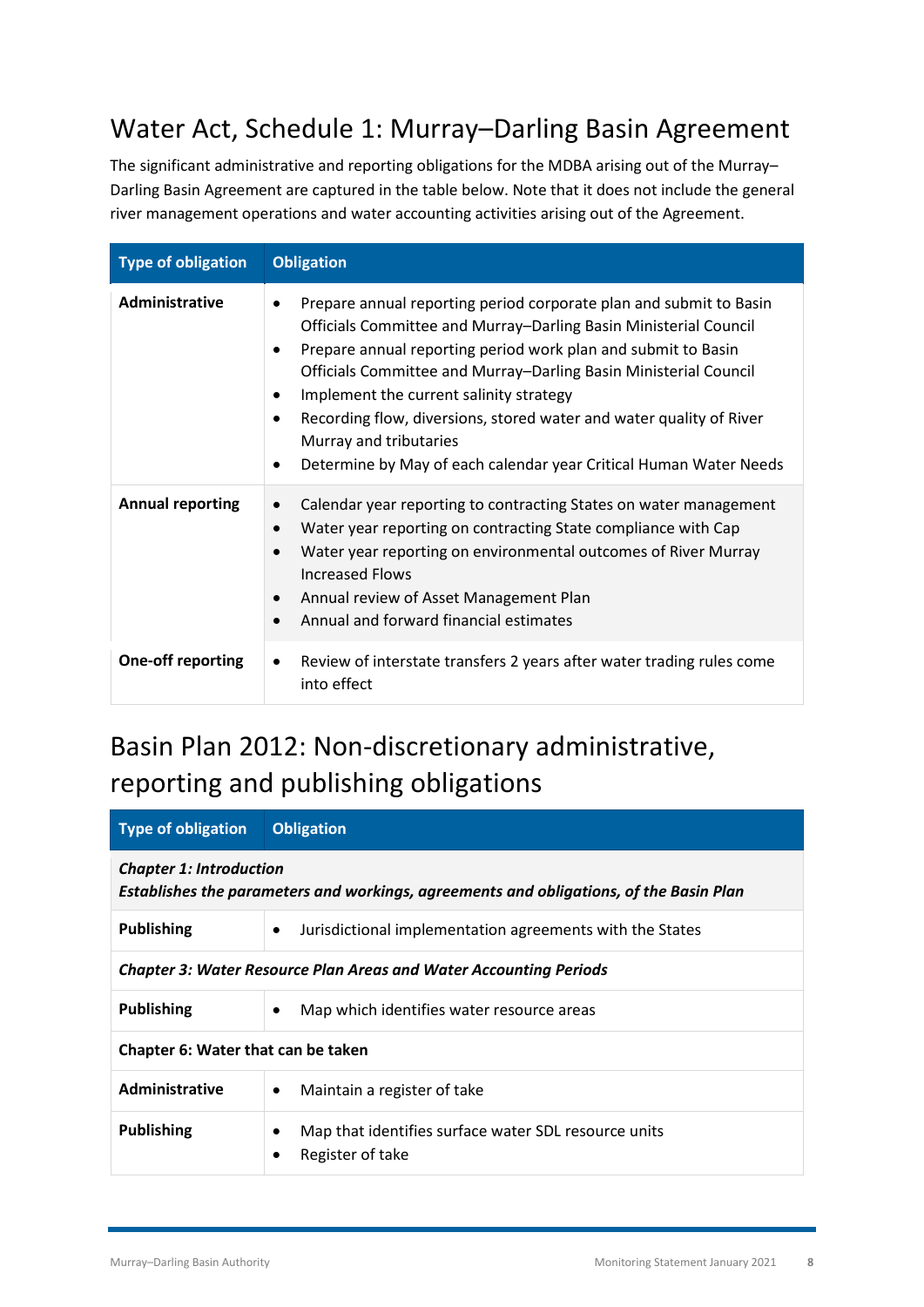| <b>Type of obligation</b>                                                                                                                                                                                              | <b>Obligation</b>                                                                                                                                                                                                                                                                                                                                                                                                                                                                                                                                                                                                                                                                                                                                                                                                                                                                                                                                                                                                                                                                                                                                                                                                        |  |  |
|------------------------------------------------------------------------------------------------------------------------------------------------------------------------------------------------------------------------|--------------------------------------------------------------------------------------------------------------------------------------------------------------------------------------------------------------------------------------------------------------------------------------------------------------------------------------------------------------------------------------------------------------------------------------------------------------------------------------------------------------------------------------------------------------------------------------------------------------------------------------------------------------------------------------------------------------------------------------------------------------------------------------------------------------------------------------------------------------------------------------------------------------------------------------------------------------------------------------------------------------------------------------------------------------------------------------------------------------------------------------------------------------------------------------------------------------------------|--|--|
| <b>Chapter 7: Adjustment of SDLs</b>                                                                                                                                                                                   |                                                                                                                                                                                                                                                                                                                                                                                                                                                                                                                                                                                                                                                                                                                                                                                                                                                                                                                                                                                                                                                                                                                                                                                                                          |  |  |
| Administrative                                                                                                                                                                                                         | Invite public submissions on SDL adjustments<br>٠<br>Notified measures and efficiency measures register<br>$\bullet$                                                                                                                                                                                                                                                                                                                                                                                                                                                                                                                                                                                                                                                                                                                                                                                                                                                                                                                                                                                                                                                                                                     |  |  |
| <b>Annual reporting</b>                                                                                                                                                                                                | Report annually to Ministerial Council on Constraints Management<br>٠<br>Strategy                                                                                                                                                                                                                                                                                                                                                                                                                                                                                                                                                                                                                                                                                                                                                                                                                                                                                                                                                                                                                                                                                                                                        |  |  |
| <b>Publishing</b>                                                                                                                                                                                                      | Draft SDL adjustments (for public submissions process)<br>$\bullet$<br><b>Constraints Management Strategy</b><br>$\bullet$<br>Notified measures and efficiency measures register<br>$\bullet$                                                                                                                                                                                                                                                                                                                                                                                                                                                                                                                                                                                                                                                                                                                                                                                                                                                                                                                                                                                                                            |  |  |
| <b>Chapter 8: Environmental watering plan</b>                                                                                                                                                                          |                                                                                                                                                                                                                                                                                                                                                                                                                                                                                                                                                                                                                                                                                                                                                                                                                                                                                                                                                                                                                                                                                                                                                                                                                          |  |  |
| <b>Administrative</b>                                                                                                                                                                                                  | Prepare Environmental Watering Strategy<br>$\bullet$<br>Explain annual water priorities<br>٠<br>Consult with States and CEWO about Environmental Watering Strategy<br>$\bullet$<br>Consult with land owners, river operators and holders of<br>$\bullet$<br>environmental water<br>MDBA must have regard to Position Statements<br>$\bullet$<br>Prepare annual environmental watering priorities each water year<br>$\bullet$<br>Consult States and CEWO about annual watering priorities<br>$\bullet$<br>Have regard to various matters preparing annual watering priorities<br>٠<br>Be consistent with Basin Plan objectives and watering schedules<br>٠<br>Establish an environmental assets and ecosystem functions database<br>$\bullet$<br>Identify environmental assets that require environmental watering,<br>$\bullet$<br>and their environmental watering requirements, having regard to the<br>information on the environmental assets and ecosystem functions<br>database<br>Identify ecosystem functions that require environmental watering to<br>sustain them, and their environmental watering requirements, having<br>regard to the information on the environmental assets and ecosystem<br>functions |  |  |
| 5-yearly reporting                                                                                                                                                                                                     | Review and update the Environmental Watering Strategy within<br>٠<br>5 years                                                                                                                                                                                                                                                                                                                                                                                                                                                                                                                                                                                                                                                                                                                                                                                                                                                                                                                                                                                                                                                                                                                                             |  |  |
| <b>Publishing</b>                                                                                                                                                                                                      | Environmental Watering Strategy and any updates<br>٠<br>Annual watering priorities and any updates every year<br>٠                                                                                                                                                                                                                                                                                                                                                                                                                                                                                                                                                                                                                                                                                                                                                                                                                                                                                                                                                                                                                                                                                                       |  |  |
| Chapter 9: Water quality and salinity management plan<br>Sets out key causes of water quality degradation in the Murray-Darling Basin, water quality<br>objectives for Basin water resources and water quality targets |                                                                                                                                                                                                                                                                                                                                                                                                                                                                                                                                                                                                                                                                                                                                                                                                                                                                                                                                                                                                                                                                                                                                                                                                                          |  |  |

| <b>Administrative</b>             |  | Assess salt export objective annually                             |
|-----------------------------------|--|-------------------------------------------------------------------|
| Monitor salinity daily at 5 sites |  |                                                                   |
|                                   |  | Assess annual performance of the 5 sites against salinity targets |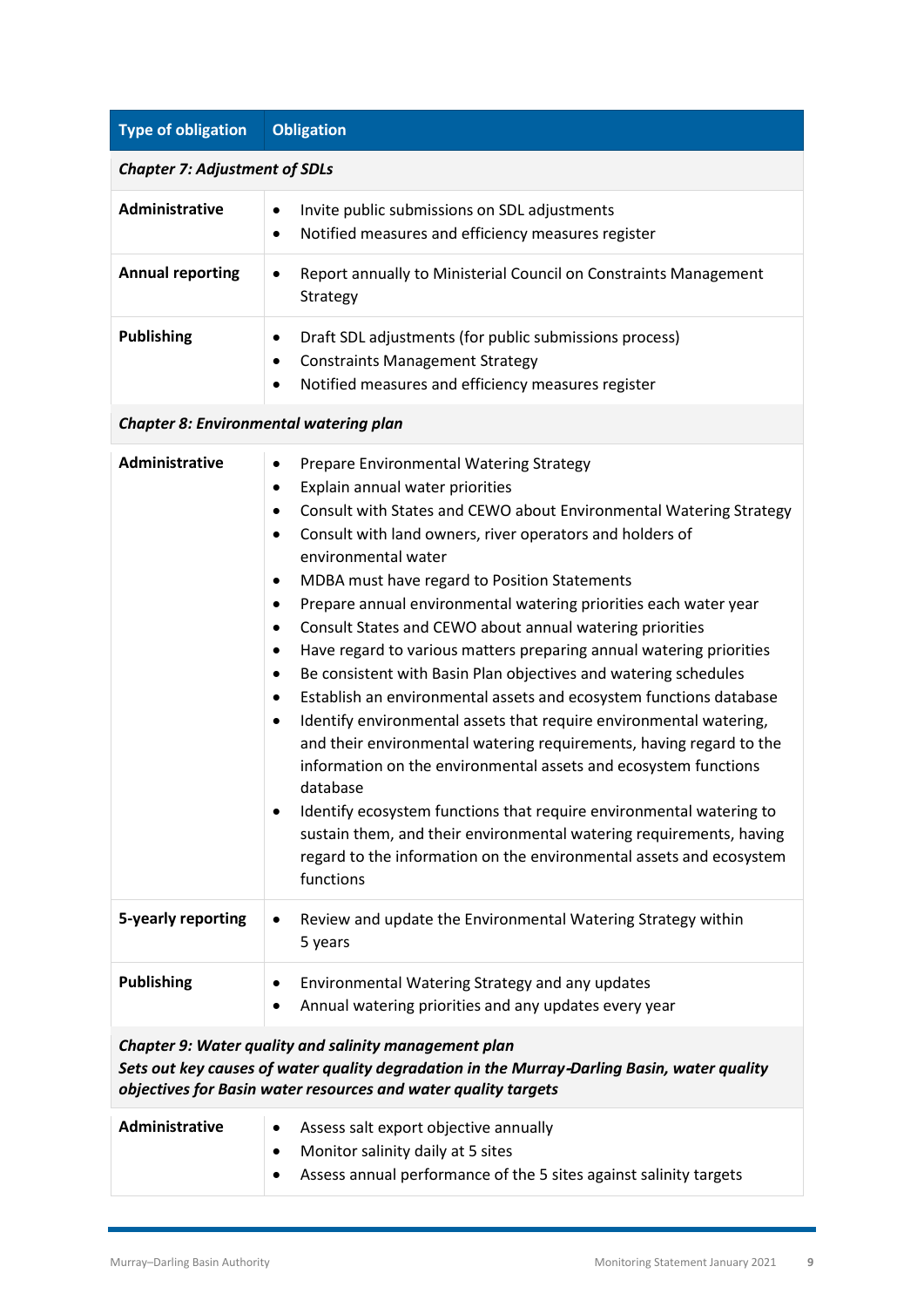| <b>Type of obligation</b>              | <b>Obligation</b>                                                                                                                                                                                                                                                                                                                                                                                                                                                                                                                                                                                                                                                                 |
|----------------------------------------|-----------------------------------------------------------------------------------------------------------------------------------------------------------------------------------------------------------------------------------------------------------------------------------------------------------------------------------------------------------------------------------------------------------------------------------------------------------------------------------------------------------------------------------------------------------------------------------------------------------------------------------------------------------------------------------|
| <b>Annual reporting</b>                | Annual salt export objective<br>$\bullet$<br>Annual performance of the 5 sites against salinity targets<br>$\bullet$                                                                                                                                                                                                                                                                                                                                                                                                                                                                                                                                                              |
| <b>Publishing</b>                      | Annual salt export objective<br>٠<br>Annual performance of the 5 sites against salinity targets<br>٠<br>WRP water quality target application zones                                                                                                                                                                                                                                                                                                                                                                                                                                                                                                                                |
| <b>Chapter 12: Water trading rules</b> |                                                                                                                                                                                                                                                                                                                                                                                                                                                                                                                                                                                                                                                                                   |
| <b>One-off reporting</b>               | By June 2020 report on the operation of clauses allowing trade<br>$\bullet$<br>restrictions on held environmental water                                                                                                                                                                                                                                                                                                                                                                                                                                                                                                                                                           |
| <b>Publishing</b>                      | Declaration if a State notifies of a water trade restriction                                                                                                                                                                                                                                                                                                                                                                                                                                                                                                                                                                                                                      |
|                                        | Chapter 13: Program for monitoring and evaluating the effectiveness of the Basin Plan                                                                                                                                                                                                                                                                                                                                                                                                                                                                                                                                                                                             |
| Administrative                         | Evaluation of the effectiveness of the Basin Plan against Chapters 5, 8<br>and 9, and by reference to the matters listed in Schedule 12, for the<br>purposes of the annual, 5-yearly and 10-yearly reports/reviews<br>5-yearly review of targets in the water quality and salinity<br>$\bullet$<br>management plan, including consultation with Basin States, CEWO and<br>other relevant agencies<br>Review environmental watering plan every 5 years, including Schedule<br>$\bullet$<br>7 targets, including consultation with Basin States, CEWO and other<br>relevant agencies<br>MDBA must seek comment from stakeholders before publishing Basin<br><b>Plan Evaluations</b> |
| <b>Annual reporting</b>                | Annual reports on Basin Plan impacts<br>$\bullet$                                                                                                                                                                                                                                                                                                                                                                                                                                                                                                                                                                                                                                 |
| 5-yearly reporting                     | 5-yearly reports on Basin Plan impacts<br>5-yearly assessment of monitoring, evaluation and reporting<br>capabilities                                                                                                                                                                                                                                                                                                                                                                                                                                                                                                                                                             |
| 10-yearly reporting                    | 10-yearly review of Basin Plan<br>$\bullet$                                                                                                                                                                                                                                                                                                                                                                                                                                                                                                                                                                                                                                       |
| <b>One-off reporting</b>               | 5-yearly report on Basin Plan impacts, due date 31 October 2020<br>$\bullet$<br>(extended by exchange of letters)                                                                                                                                                                                                                                                                                                                                                                                                                                                                                                                                                                 |
| <b>Publishing</b>                      | Annual Basin Plan Report<br>$\bullet$<br>5-Yearly Basin Plan Report<br>10-Year Basin Plan Review<br>$\bullet$<br>Monitoring information and data on Basin Plan effectiveness<br><b>Basin Plan evaluations</b><br>٠                                                                                                                                                                                                                                                                                                                                                                                                                                                                |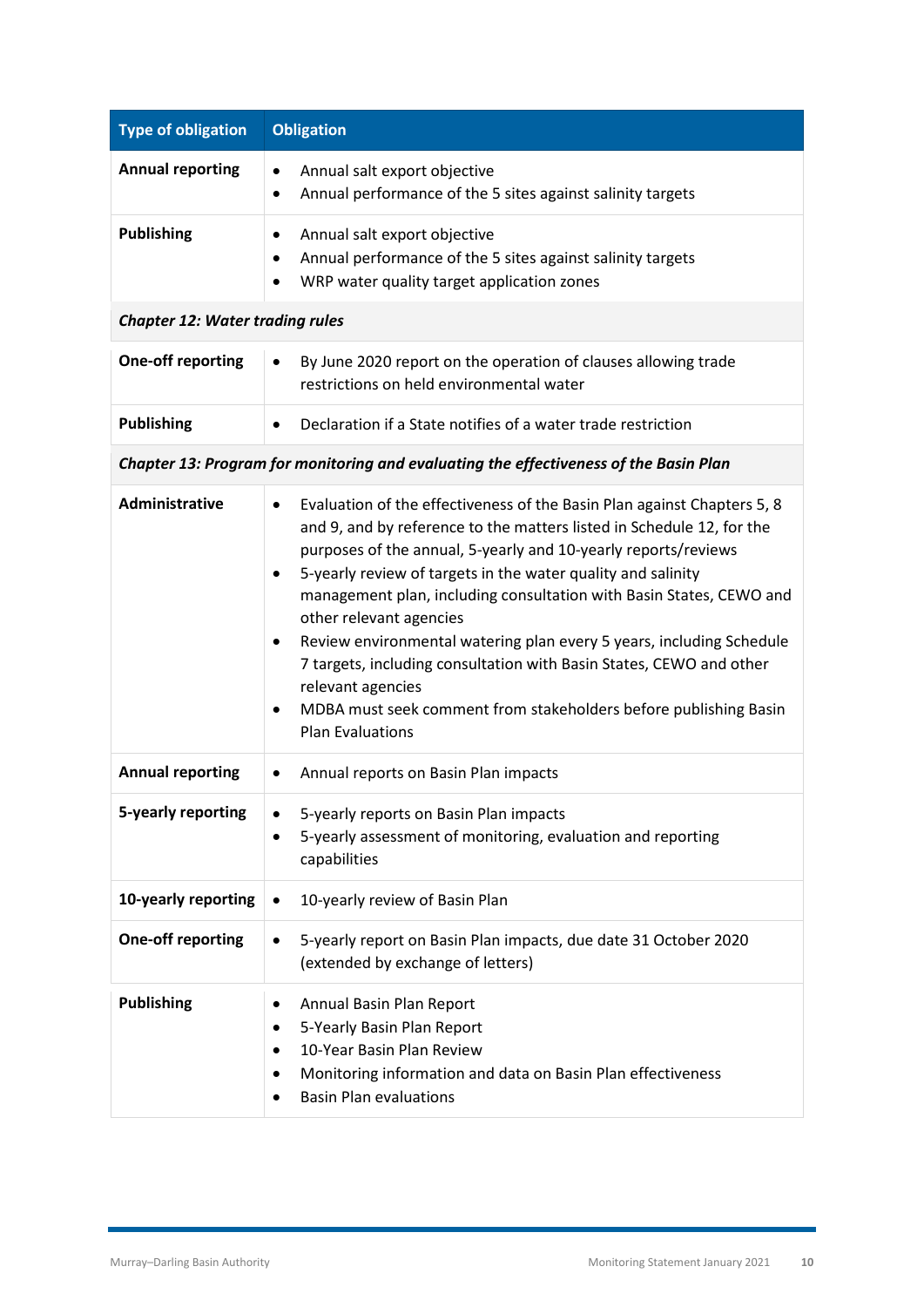### <span id="page-13-0"></span>Basin Plan, Schedule 12: Matters for evaluation and reporting

Note: These requirements are already captured in the previous table on Basin Plan obligations. Some reporting requirements apply to parties other than the MDBA.

| Item                    | <b>Matter</b>                                                                                                                                                                                                    | <b>Reporter</b>                                   | <b>Reporting</b><br><b>Frequency</b> | <b>Relevant</b><br><b>Chapter in</b><br><b>Basin Plan</b> |  |  |  |  |  |
|-------------------------|------------------------------------------------------------------------------------------------------------------------------------------------------------------------------------------------------------------|---------------------------------------------------|--------------------------------------|-----------------------------------------------------------|--|--|--|--|--|
|                         | <b>Basin Plan as a whole</b>                                                                                                                                                                                     |                                                   |                                      |                                                           |  |  |  |  |  |
| 1                       | The transparency and effectiveness of the<br>management of the Basin water resources                                                                                                                             | <b>MDBA</b>                                       | 5-yearly                             | 5                                                         |  |  |  |  |  |
| $\overline{\mathbf{c}}$ | The protection and restoration of<br>water-dependent ecosystems and ecosystem<br>functions in the Murray-Darling Basin, including<br>for the purposes of strengthening their resilience<br>in a changing climate | <b>MDBA</b>                                       | 5-yearly                             | 5                                                         |  |  |  |  |  |
| 3                       | The extent to which the Basin Plan has affected<br>social, economic and environmental outcomes in<br>the Murray-Darling Basin                                                                                    | <b>MDBA</b><br><b>DAWE</b>                        | 5-yearly                             | 5                                                         |  |  |  |  |  |
| 4                       | The effectiveness of the management of risks to<br>Basin water resources                                                                                                                                         | <b>MDBA</b><br><b>Basin States</b>                | Annual                               | 4, 5 and 10                                               |  |  |  |  |  |
| 5                       | The transition to long-term average sustainable<br>diversion limits                                                                                                                                              | <b>DAWE</b>                                       | Annual                               | $5$ and $6$                                               |  |  |  |  |  |
| 6                       | The extent to which local knowledge and<br>solutions inform the implementation of the Basin<br>Plan                                                                                                              | <b>MDBA</b><br><b>CEWH</b><br><b>Basin States</b> | Annual                               | 6, 8 and 10                                               |  |  |  |  |  |
|                         | <b>Environmental Watering Plan</b>                                                                                                                                                                               |                                                   |                                      |                                                           |  |  |  |  |  |
| 7                       | The achievement of environmental outcomes at<br>a Basin scale, by reference to the targets in<br>Schedule 7                                                                                                      | <b>MDBA</b><br><b>CEWH</b>                        | 5-yearly                             | 8                                                         |  |  |  |  |  |
| 8                       | The achievement of environmental outcomes at<br>an asset scale                                                                                                                                                   | <b>Basin States</b>                               | 5-yearly                             | 8                                                         |  |  |  |  |  |
| 9                       | The identification of environmental water and<br>the monitoring of its use                                                                                                                                       | <b>MDBA</b><br><b>CEWH</b><br><b>Basin States</b> | Annual                               | 8                                                         |  |  |  |  |  |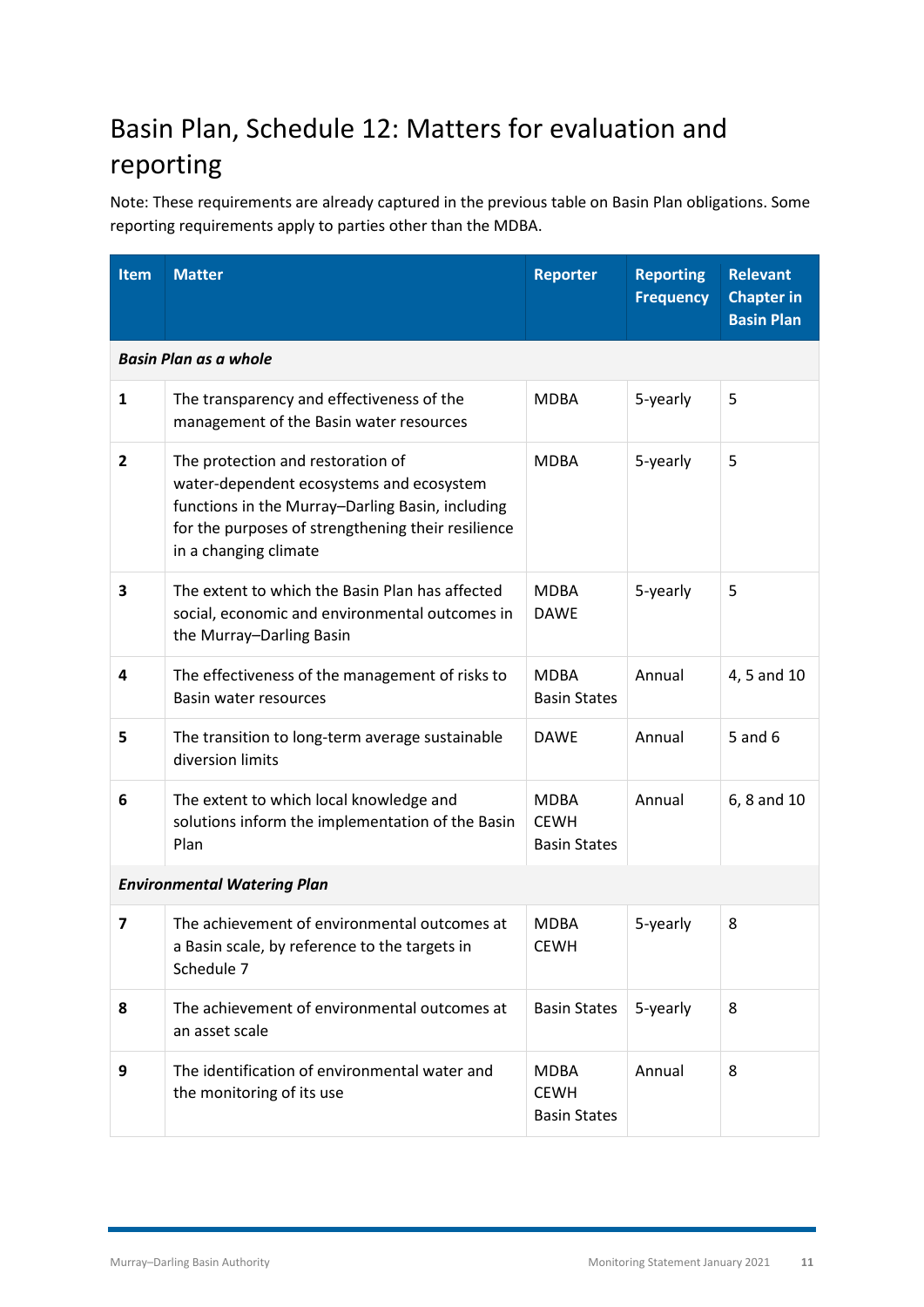| <b>Item</b>                       | <b>Matter</b>                                                                                                                                                                                | <b>Reporter</b>                                   | <b>Reporting</b><br><b>Frequency</b> | <b>Relevant</b><br><b>Chapter in</b><br><b>Basin Plan</b> |
|-----------------------------------|----------------------------------------------------------------------------------------------------------------------------------------------------------------------------------------------|---------------------------------------------------|--------------------------------------|-----------------------------------------------------------|
| 10                                | The implementation of the environmental<br>management framework (Part 4 of Chapter 8)                                                                                                        | <b>MDBA</b><br><b>CEWH</b><br><b>Basin States</b> | Annual                               | 8                                                         |
| <b>Water quality and salinity</b> |                                                                                                                                                                                              |                                                   |                                      |                                                           |
| 11                                | The fitness for purpose of the Basin water<br>resources                                                                                                                                      | <b>MDBA</b>                                       | 5-yearly                             | 5 and 9                                                   |
| 12                                | Progress towards the water quality targets in<br>Chapter 9                                                                                                                                   | <b>MDBA</b><br><b>Basin States</b>                | 5-yearly                             | 9                                                         |
| 13                                | The implementation, where necessary, of the<br>emergency response process for critical human<br>water needs                                                                                  | <b>MDBA</b><br><b>DAWE</b><br><b>Basin States</b> | Annual                               | 11                                                        |
| 14                                | The implementation of the water quality and<br>salinity management plan, including the extent<br>to which regard is had to the targets in Chapter 9<br>when making flow management decisions | <b>MDBA</b><br><b>CEWH</b><br><b>Basin States</b> | Annual                               | 9                                                         |
| <b>Water trading rules</b>        |                                                                                                                                                                                              |                                                   |                                      |                                                           |
| 15                                | The facilitation, by efficient and effective water<br>markets, of tradeable water rights reaching their<br>most productive use                                                               | <b>MDBA</b>                                       | 5-yearly                             | 5 and 12                                                  |
| 16                                | The implementation of water trading rules                                                                                                                                                    | <b>MDBA</b><br><b>Basin States</b>                | Annual                               | 12                                                        |
| <b>Water resource planning</b>    |                                                                                                                                                                                              |                                                   |                                      |                                                           |
| 17                                | The certainty of access to Basin water resources                                                                                                                                             | <b>MDBA</b>                                       | 5-yearly                             | 5 and 10                                                  |
| 18                                | The efficiency and effectiveness of the operation<br>of water resource plans, including in providing a<br>robust framework under a changing climate                                          | <b>MDBA</b><br><b>Basin States</b>                | 5-yearly                             | 10                                                        |
| 19                                | Compliance with water resource plans                                                                                                                                                         | <b>Basin States</b>                               | Annual                               | 10                                                        |
| 20                                | The prioritisation of critical human water needs                                                                                                                                             | <b>Basin States</b>                               | Annual                               | 10 and 11                                                 |
| 21                                | The accountability and transparency of<br>arrangements for water sharing                                                                                                                     | <b>Basin States</b>                               | Annual                               | 10                                                        |